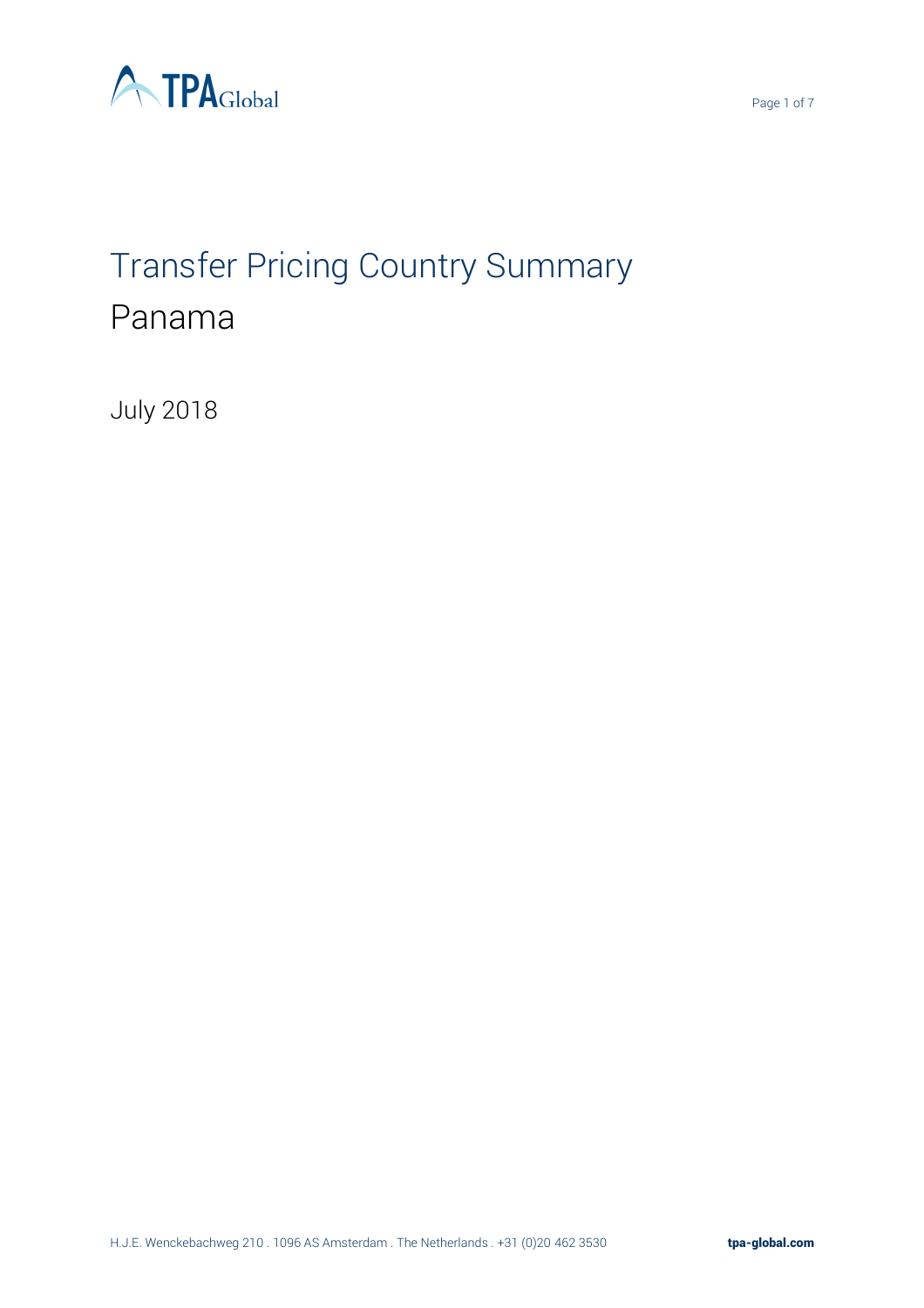

# Legislation

#### Existence of Transfer Pricing Laws/Guidelines

Panama was the first country in Central America to introduce transfer pricing legislation. The legal framework for Panama started through tax reform by Law 33 of 30 June 2010<sup>1</sup>, which entered into effect in July 1, 2010. Afterwards in 2012, law 52 of 28 August 2012<sup>2</sup> modified the already existing legislation (law 33-2010); entering into effect in August 29, 2012. Finally Decree 958 of 13 August 2013<sup>3</sup> introduced certain elements clarifications to the transfer pricing legislation..

Although Panama is not part of the Organization for Economic Cooperation and Development (OECD), Panamanian authorities, Income General Direction (Dirección General de Ingresos or DGI), generally accept the OECD Transfer Pricing Guidelines as a specialized technical reference, additionally its transfer pricing legislation is based on the OECD Transfer Pricing Guidelines.

Transfer Pricing Legislation is contained in in Chapter IX, Articles 762-A to 762-N of the Tax Code of Panama<sup>4</sup>. In addition, Decree 390 of 24 October 20165which regulates the arm's length principle.

#### Definition of Related Party

 $\overline{a}$ 

Related parties are defined in Article 762-C of the Panamanian Tax Code as follows: two or more physical or corporate entities are considered related parties if one of them participates directly or indirectly in the management, control or stock of the other entity, or when a physical or corporate entity or group of entities, participate directly or indirectly in the management, control or stock of another entity.

Additionally, this article defines the related parties of a permanent establishment located in Panamá as its principal or main offices and other permanent establishments of these principal offices, as well as any other physical or corporate entity that complies with the abovementioned characteristics.

<sup>1</sup> See http://www.tribunaltributario.gob.pa/marco-normativo/leyes-y-decretos/36-ley-33-del-30-de-junio-de-2010/file

<sup>2</sup> See http://gacetas.procuraduria-admon.gob.pa/27108\_2012.pdf

<sup>3</sup> See http://gacetas.procuraduria-admon.gob.pa/27347-A\_2013.pdf

<sup>4</sup> See https://panama.eregulations.org/media/codigo%20fiscal.pdf

<sup>5</sup> See http://gacetas.procuraduria-admon.gob.pa/28146-B\_2016.pdf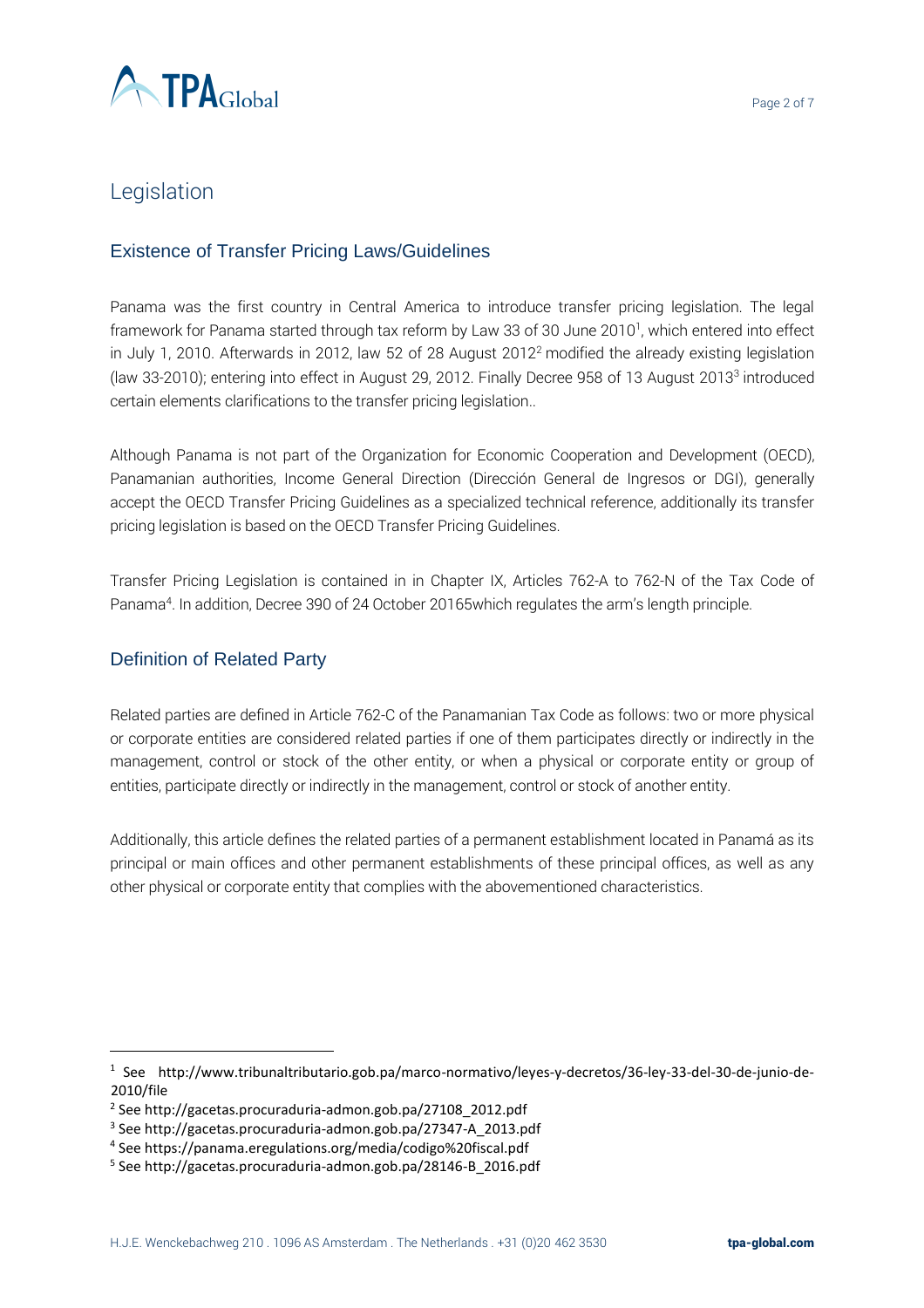

## Transfer Pricing Scrutiny

The DGI's automated system detects automatically transactions with related parties, by using several spaces of the income tax return, which makes up a list of taxpayers obliged to present the transfer pricing informative return (Form 930).

For the year 2013, all entities identified in this list that did not submit the transfer pricing return, were sanctioned and notified automatically with the corresponding sanction detailed further ahead. Additionally, a big percentage of these entities were asked for their respective transfer pricing study.

At the beginning of 2015, the tax administration executed the first transfer pricing audit since transfer pricing legislation entered into force in 2010.

In April 2018, Panama modified Form No. 930 (V1.0), *Transfer Pricing Informative Return* (the new form is Form No. 930 V2.0 (Form 930)).

Changes include:

1. The addition of new cells in the main tab of Form 930 related to the adjustments made in the related-party transactions analyses;

2. The addition of an "Intangible Annex," for reporting intangible transactions (an Excel file may be uploaded with the information requested in this annex);

3. The addition of a "Comparable Companies Annex," for reporting the name, type, location and country of the comparable, as well as the selected profit level indicator and the financial information of each one of them (an Excel file may be uploaded with the information requested in this annex)

4. A new section with "Questions related to the taxpayer" and "Questions related to the multinational enterprise (MNE)," where some of the questions are related to the information required in Article 11 of Executive Decree 390, published on 24 October 2016 (regarding the Master File)

Taxpayers should use Form No. 930 (V1.0) for reporting the information corresponding to fiscal years before 2018.

#### Transfer Pricing Penalties

The penalty for not presenting the obligatory transfer pricing return is equal to 1% of the total amount of transactions with related parties. For the calculation of this penalty, the gross amount of the transactions with related parties will be considered regardless of whether these are representative of revenues, costs or deductions.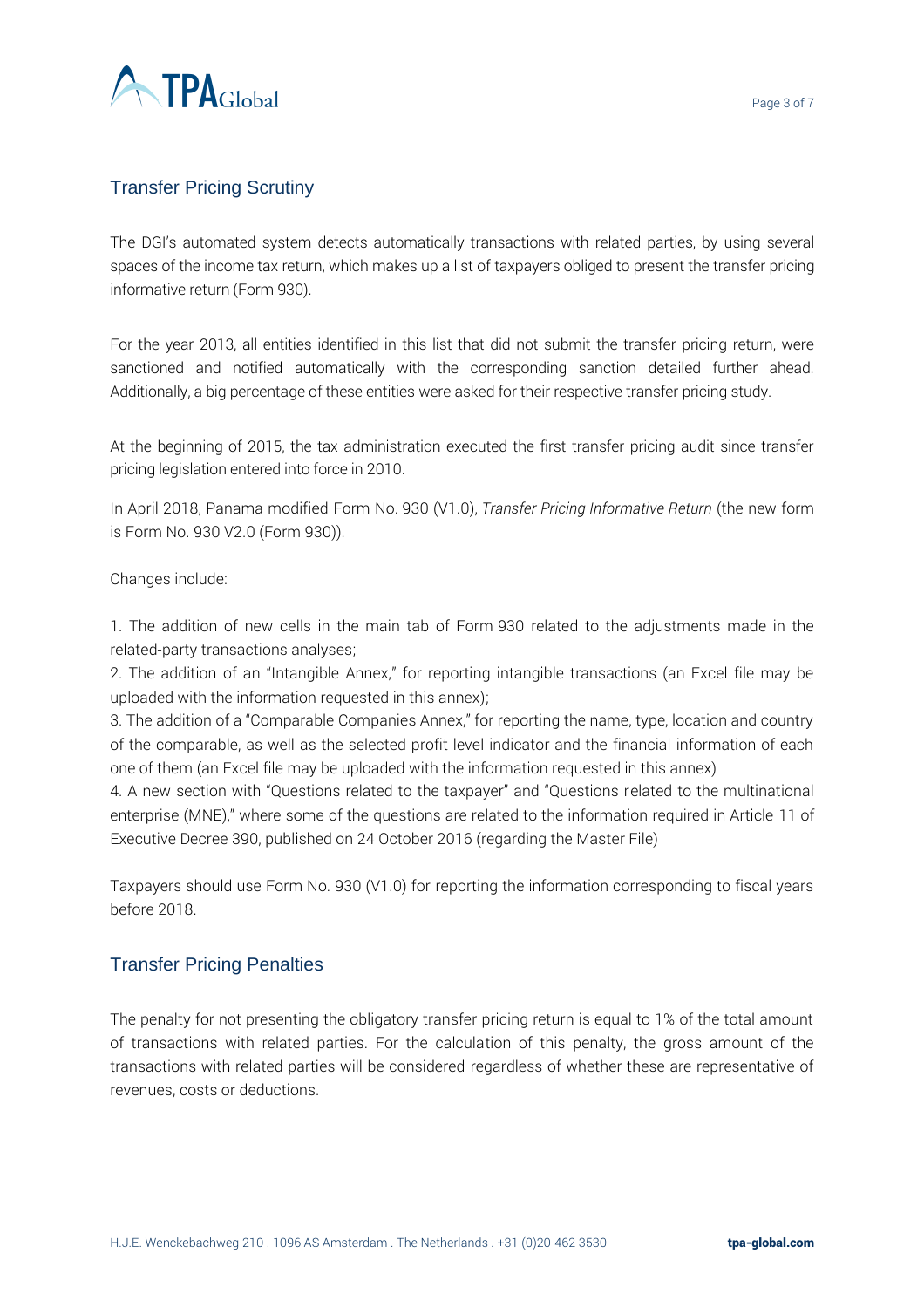

Additionally, omission or deliberate misuse of the spaces regarding transactions with related parties when submitting the income tax return can result in several penalties, according to the Panamanian tax code.

In accordance with the provisions of Article 762-I of the Panamanian Tax Code, failure to comply with the filing of Form 930 may result in a penalty of 1% of the total amount of related-party transactions. When calculating the penalty, the gross amount of the transactions should be included in the penalty calculation, regardless of whether the transaction amounts are income, expenses or deductions. The penalty must not exceed 1 million Balboas (B/.1,000,000).

## Advance Pricing Agreement (APA)

The current transfer pricing regulation does not include any articles referring to Advanced Pricing Agreements. However, the DGI has presented the draft bill to incorporate Article 762-L to the Tax Code, that includes the APA figure, which may be valid for up to three fiscal years.

# Documentation and Disclosure Requirements

## Tax Return Disclosures

Six months after the end of the tax period, taxpayers must submit a transfer pricing informative return where all annually transactions with related parties are revealed, as well as the total amounts corresponding to those transactions, method of analysis and reported values for every transaction.

#### Level of Documentation

In order to submit the above-mentioned transfer pricing return, the taxpayer must have performed a transfer pricing study that should contain the corresponding information and analysis that allow the taxpayer to assess and document their transactions with related parties. According to Article 762-J, the transfer pricing study must contain:

- Identification of the taxpayer and its related parties:
	- o Name, identification number, country of tributary residence;
- Information regarding the economic group related to the taxpayer:
	- o Description of the group's organization at a legal, organizational and operational point of view, as well as any change in this structure;
- All information used to determine the valuation of the performed transactions:
	- o Quantification of the transactions;
	- o Detailed description of the characteristics and the nature of the transactions;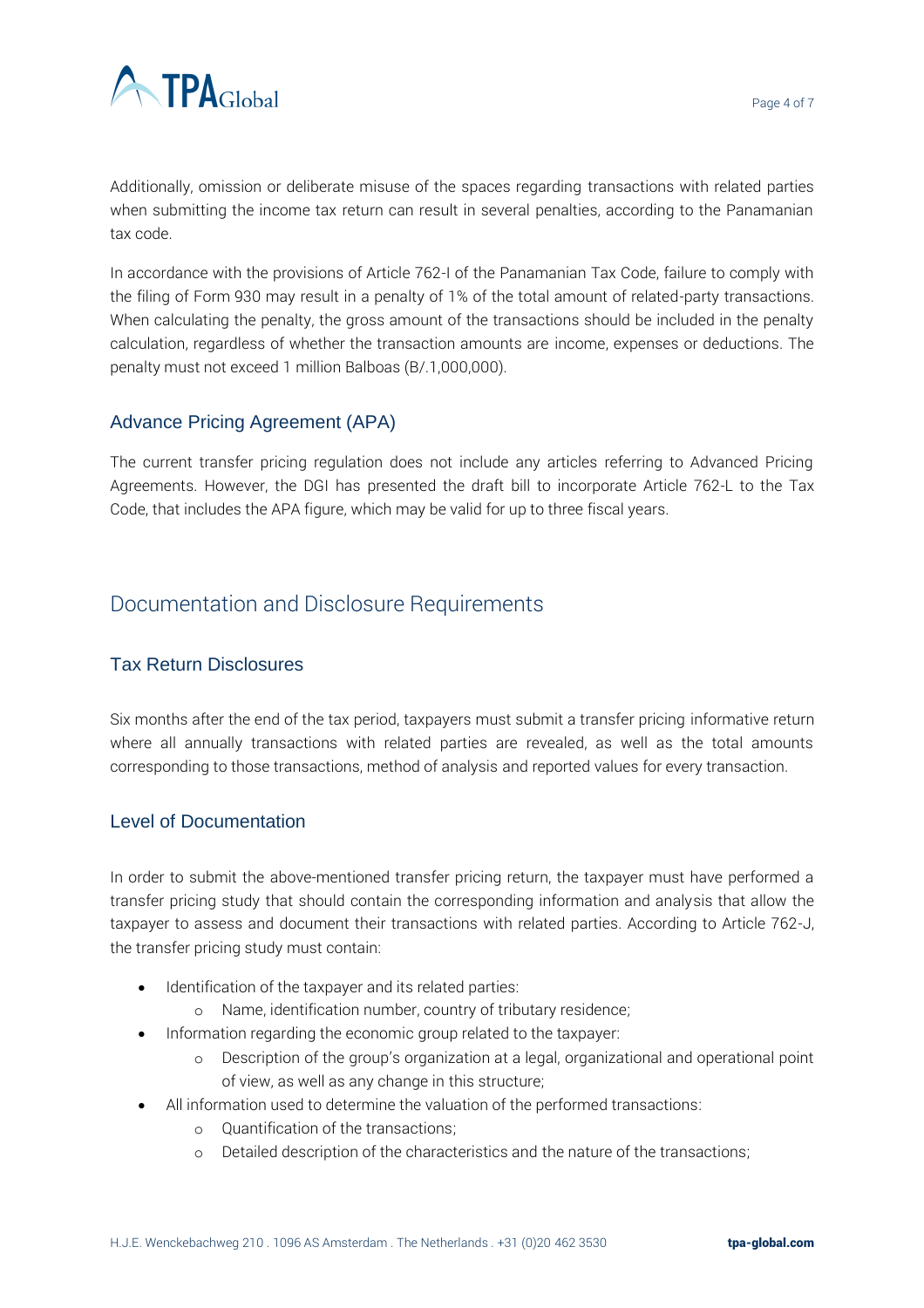

- Comparability Analysis containing:
	- o The operation's specific characteristics:
		- In financial operations, main capital, maturity, risk, quarantees, interest rate;
		- In services transactions, the nature of the service and technical knowledge needed to perform the service;
		- **·** In cases of transactions regarding tangible property, physical characteristics, quality, reliability, availability and supply volumes;
		- In cases of intangibles and intellectual property, classification, patent, brand, commercial name, know how, duration, level of protection, territory, benefits of using the intangible;
		- In cases of stock sales, the company's equity, present and future value of the company's profits or the stock valuation of the issuing company;
	- o Functions and economic activities carried out by the different parties involved in the transactions performed by the company. These must include the risks involved in the transaction and the assets used to do it;
	- o Contractual terms of transactions with related parties, including the risks, benefits and liabilities of each of the parties involved in it;
	- o Characteristics of the regional market and other economic factors that may have an effect in the operations of the analyzed company;
	- o Business and market strategies used by the company, such as entering, retention and expanding strategies, or similar circumstances that may affect the operation of the company;
- Transfer pricing method selection, as well as the complete process to determine arm's length ranges used in the study.

#### Record Keeping

According to Article 737 of the Panamanian Tax Code, income tax information prescribes after 7 years, counted from the last day of the year in which the tax regarding a specific year should have been paid.

#### Language for Documentation

The transfer pricing return, the transfer pricing study, and any other additional information requested by the tax administration, must be submitted in Spanish.

#### Small and Medium Sized Enterprises (SMEs)

There are no special considerations for medium and small Enterprises.

#### Deadline to Prepare Documentation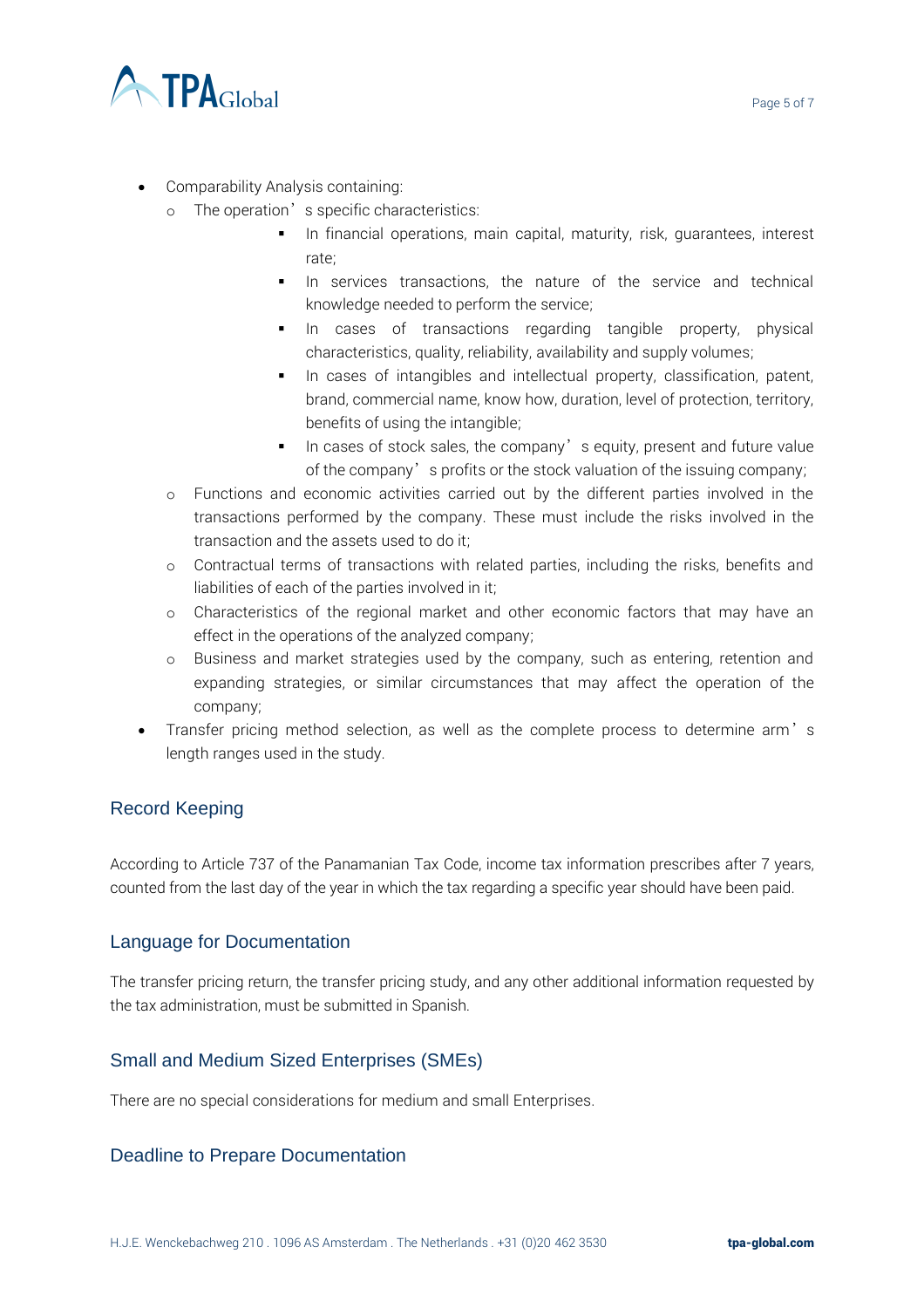

If the tax administration requires any transfer pricing related information such as the transfer pricing study, it must be prepared and submitted in the following 45 days.

#### Deadline to Submit Documentation

The obligatory transfer pricing informative return must be submitted within the following six months after the end of the fiscal year of the company according to article 762-I of the Tax Code.

## Statute of Limitations

There is no legal norm regarding the statute of limitation.

Transfer Pricing MethodsAs mentioned before, Panama's transfer pricing legislation follows the OECD Transfer Pricing Guidelines. Therefore the tax administration specifies the following five transfer pricing methods:

- Comparable uncontrolled price method (CUP);
- Resale price method (RPM);
- Cost plus method (CPM);
- Profit split method (PSM); and
- Transactional net margin method (TNMM).

Additionally, the statute specifies the use of statistical tools such as the use of percentiles in order to determine arm's length ranges to evaluate the transfer pricing complying condition of the company.

# Comparables

Article 762-E of Chapter IX of the Tax (regulated by Article 4 of Decree 390 of 2016), establishes the following criteria that must be considered when searching for and selecting comparables:

- The specific characteristics of the operations;
- The functions, assets and risks assumed by the parties involved in the operation analyzed;

• The actual contractual terms, taking into account the responsibilities, risks and benefits of the parties;

• The characteristics of the markets or other factors that could affect.

It also establishes that preference will be given to the use of "internal comparables" on the use of external comparables provided that the internal ones exist and comply with the requirements of